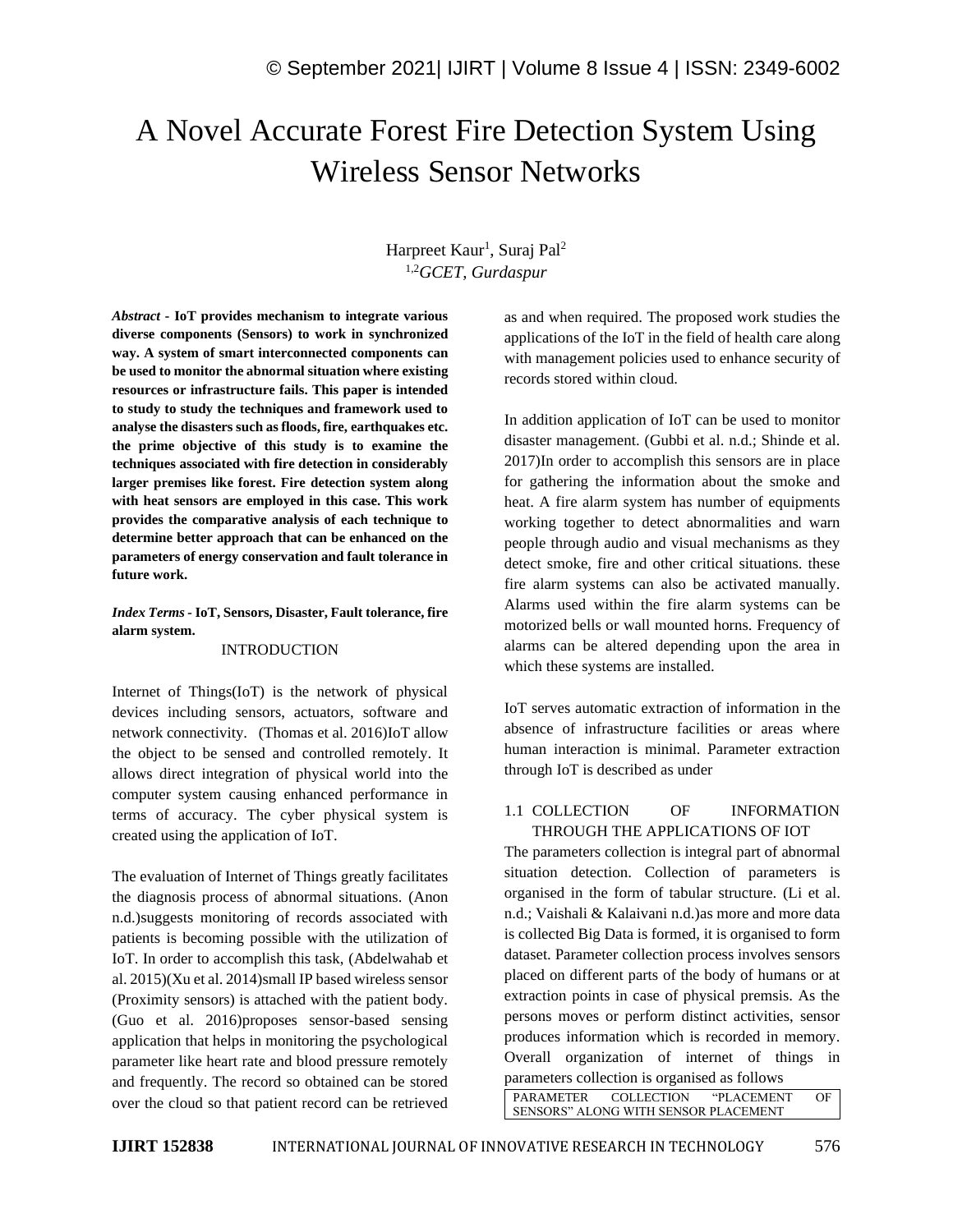| Settings of Sensor                                 | Description                                                                       | Utilization<br>Example                                                                                                                               |  |
|----------------------------------------------------|-----------------------------------------------------------------------------------|------------------------------------------------------------------------------------------------------------------------------------------------------|--|
| Human Body                                         | Devices<br>attached inside<br>or outside<br>human body                            | Devices<br>used<br>to<br>maintain<br>well<br>being of humans.<br>Applications<br>include<br>disease<br>management,<br>increased<br>productivity etc. |  |
| Home<br>based<br>environment                       | Homes<br>and<br>Building where<br>people live in                                  | Sensors used in<br>security systems                                                                                                                  |  |
| <b>Business Store</b>                              | Places<br>where<br>customers<br>in<br>engage<br>transactions                      | Stores, Banks,<br>maul etc involving<br>large number<br>οf<br>people.                                                                                |  |
| Offices                                            | where<br>Place<br>intellectuals<br>with<br>interact<br>each other for<br>business | Management<br>of<br>energy and security<br>enhancement<br>services<br>in<br>buildings                                                                |  |
| Organization like<br>factories, industries<br>etc. | Mostly used in<br>production                                                      | Places<br>where<br>repetitive work is<br>like<br>in<br>done<br>hospitals,<br>inventory systems.                                                      |  |
| Sites where<br>actual<br>work is done              | User<br>specific<br>customer<br>environment                                       | Oil Mining<br>and<br>construction<br>environment                                                                                                     |  |
| Cars<br>other<br>and<br>moving vehicles            | which<br>System<br>work<br>inside<br>moving<br>vehicles                           | Vehicles including<br>cars, jeeps etc used<br>monitor<br>to<br>consumption<br>of<br>fuel.                                                            |  |
| Urban Environment<br>Miscellaneous                 | Cities<br>Between Urban<br>and rural area                                         | Smart Cities<br>Including rail<br>tracks, roads etc.<br>$\mathbf{t}$<br>used<br>detect<br>blockage if any                                            |  |

Table 1: Parameter Collection settings Source "www.internetsociety.com"

Collection of parameters collected through the above listed source form dataset. For detection of disease related to Activities, dataset from UCI website can be drawn. The parameter collection process is listed in following diagram



Figure 1: Parameter Collection process through IoT.

## 1.2 USE OF INFORMATION COLLECTED IN THE IOT ENABLED SYSTEMS

Collected information through sensors is used within the fire or other disaster management system for predicting abnormalities. There exist components associated with such a system. These components includes

1.2.1 Microcontrollers

Microcontroller act as a interface between the sensors and alarm system. Microcontroller receives the data from the sensors and converts them into critical and non-critical information. in other words information is partitioned into to categories. First category indicates that smoke or fire intensity levels are beyond the threshold value causing the alarm to blow and second situation indicates the normal in range smoke and fire values.

#### 1.2.2 Temperature Sensors

Temperature sensors are primary components within the fire management systems. The task of of temperature sensor is to examine and monitor the temperature of the physical environment presented. The threshold value is merged within the fire management system. The microcontroller as and when gets the enhanced temperature value then alarm will be blown. The alarm system is greatly depending upon the correct working of temperature sensors.

#### 1.2.3 Gas Sensors

Gas sensors used to detect the gas emission due to the application of fire within the prescribed premises. Gases like carbon dioxide, carbon monoxide etc. are detected along with the intensities associated with these gases. The emission of gases corresponding to comparison within the accompanied threshold which if exceeded alarm blows off.

1.2.4 Flame sensors

Flame sensor is used to detect the flames which are initiated as a result of fire that is caused within the considered premises. Flame sensor either gives the value as 0 or 1. In case flame within greater intensity value is detected, this sensor gives 1 otherwise this sensor gives 0.

The collected information through the IoT enabled system is fed into the fire or abnormality detection system. The microcontroller through the threshold value comparison detects the abnormality and sets the alarm to on or off state. The collected information accuracy is matter of concern since sensors within IoT enabled systems may gives wrong information due to faults or failures.

1.3 Description of fault and failures within the sensor leading to misleading information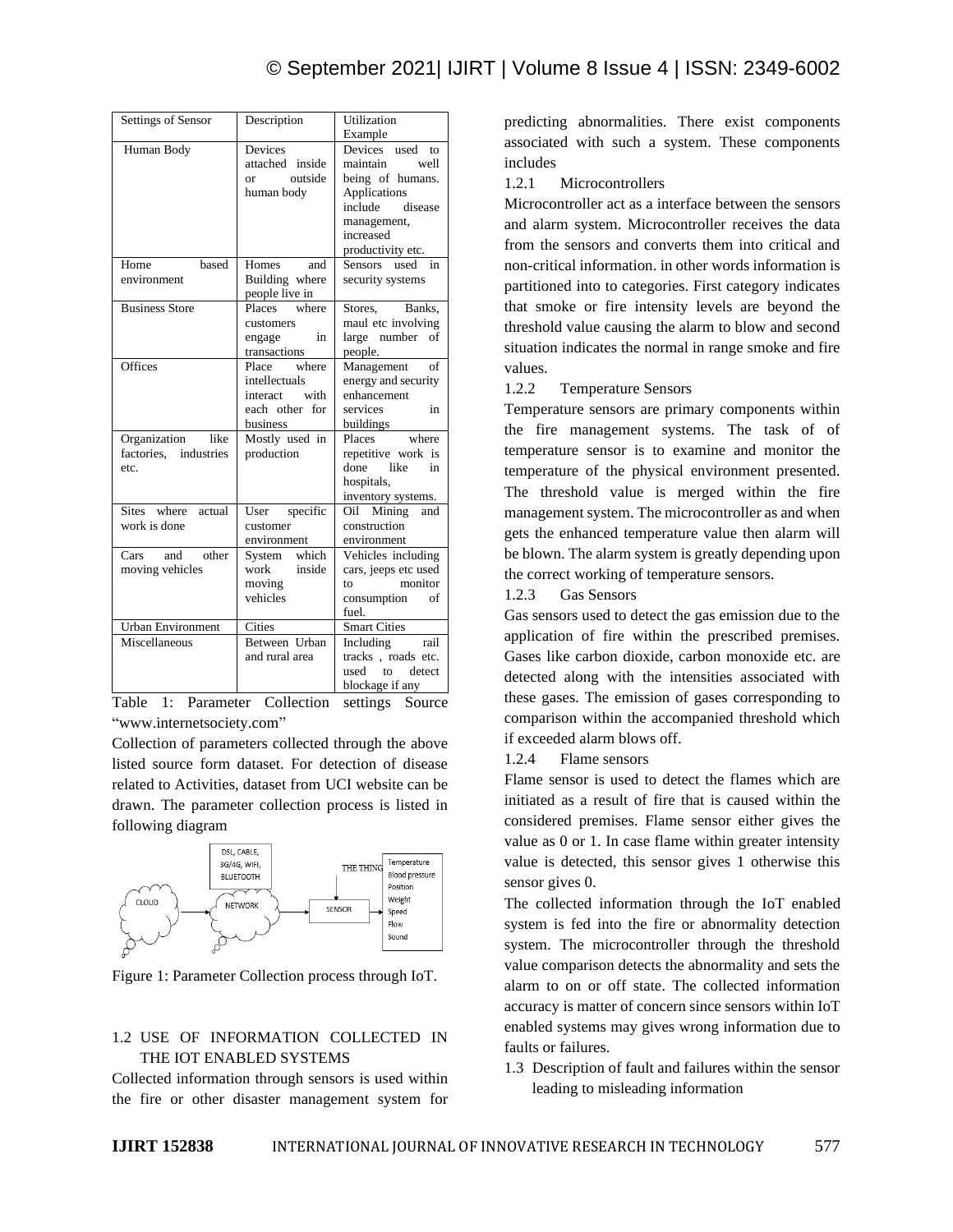Sensors are susplectible to noise and atmospheric effects causing misleading information. sensors faults and failures are listed as under

## a. FAULT/DEFECTS

Faults are the mistakes resulting in incorrect results. Faults are interlinked hence faults in system may cause further failures to occur. Several faults caused by single error and identical faults caused by distinct errors .In the code faults are symbolised as problems. b. FAILURE

In this required function is not performed within the specified performance requirement. Failure occurs when a software program ceases to deliver the expected service. The various levels of failures are identified by user such as catastrophic, which may be major or minor that depends upon their affects and results of the system like monetary value, human life and property lost. Several faults may be caused by a particular failure. Failures are considered as incorrect external events.

## c. ERRORS

Errors are the differences between the compute, observed and the truly specified value. When some parts of the computer software products results in an undesired state then error occurs.

#### d. MISTAKES

The software contains mistakes or logical mistakes in this case. These mistakes are also known as bugs. Mistakes can be intentional or unintentional in nature.

# e. PROCESS FAILUERS

When the program executes process is formed. Poor methodology is followed in case of process failure. Such problems occur during development time.

## f. REAL TIME ANOMIALS

Real time applications are severely affected due to presence of faults. The target could be way of in case of present of defect within the system. Military software applications could be example of it.(Ogheneovo 2014)

These faults and failures are required to be tackled in order to develop a precision based fire detection system. Next section gives some in depth into the previous work which is done towards fire detection within the physical area considered.

#### 2.BACKGROUND ANALYSIS

The existing literature provides framework for tackling the issues associated with fire detection over the remote area using the application of sensors over the given premises

Wireless sensor based fire detection system proposed by (Reddy et al. 2011). In this literature nodes are distributed. Nodes with maximum energy are termed as monitoring nodes. The fire detection system detect the abnormal or intruder in terms of heat and flames. The fire detection system then gives the signal to the alarm system to show critical situations. Zigbee oriented fire monitoring system is used for the detection of abnormal situation within the area monitored.

Fire detection using ZigBee and GPRS system proposed by (Kiran et al. 2017). Forest fire detection using the zigbee and GPRS is handled through the said literature. Forest fire detection proposed through this literature includes algorithm detecting humidity and temperature change. The hardware circuitry of proposed solution is based on Arduino board with ATmega328 microcontroller, temperature sensor and humidity sensor along with ZigBee and GPRS modules.

Intelligent fire detection system is proposed by (Mobin et al. 2016). This literature presents a system in which dissipative fires as citrates, welding smoke etc is eliminated using fusion algorithm. During the fire hazard SFF notifies the fire service and oth- ers by text messages and telephone calls. Along with ringing fire alarm it announces the fire affected locations and severity. To pre- vent fire from spreading it breaks electric circuits of the affected area, releases the extinguishing gas pointing to the exact fire locations. This paper presents how this system is built, components, and connection diagram and implementation logic.

Room temperature control using IoT and MQTT proposed by (Kang et al. 2017). Amazon web service is considered for evaluation through message queue telemetry transportation. A broker is used in this case that sense the room temperature with the help of IoT. Threshold values are maintained which if violated alarm will blow. This alarm causes the monitoring of temperature within the room.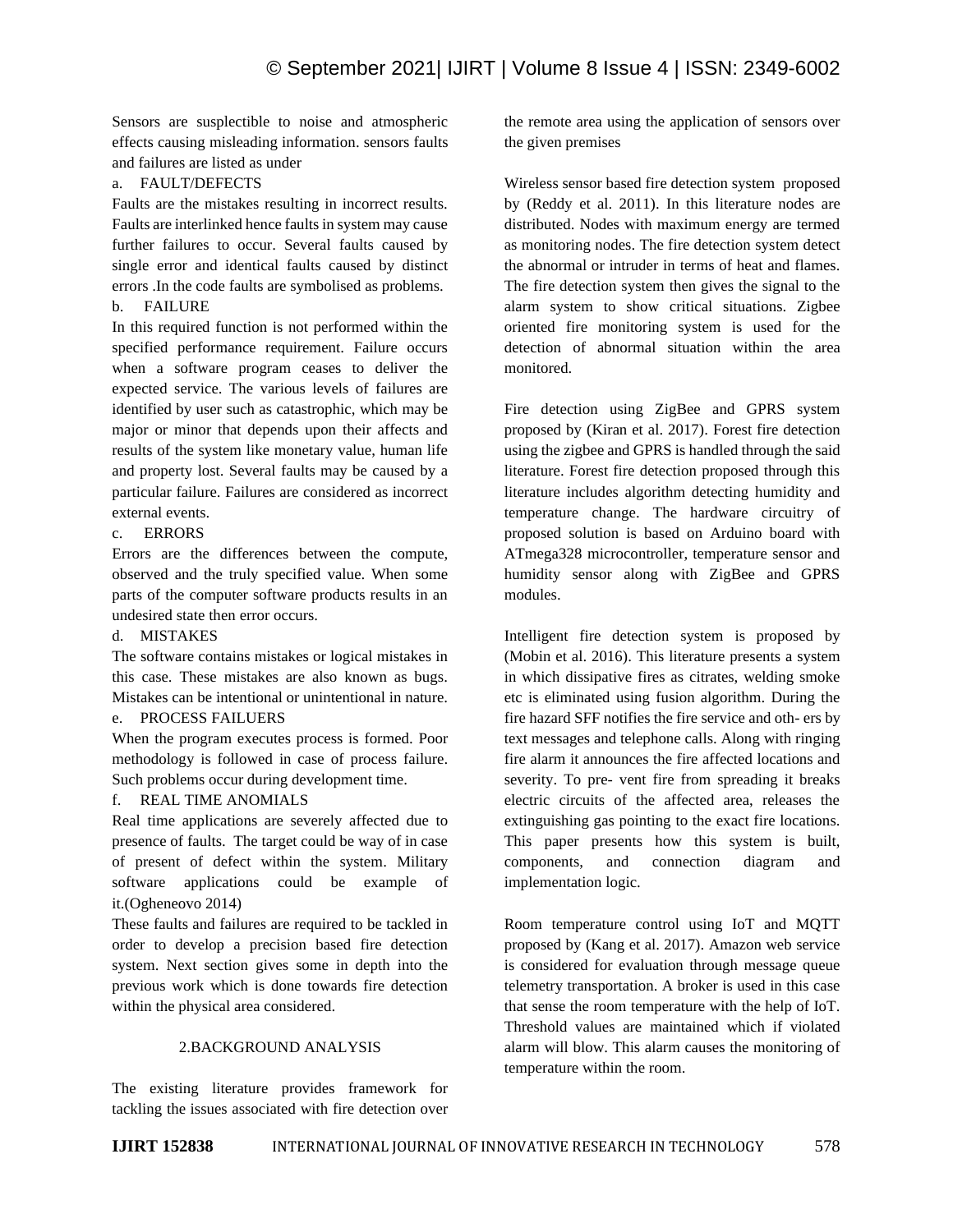Fire detection system using the applications of IoT is proposed by (Shinde et al. 2017). This literature divides the entire fire detection system into three parts: first part involves detection of smoke. Second part involve detection and monitoring of flames and third part includes temperature monitoring. In case any of the above three cases are violated, alarm will be blown. An automatic wireless sensor network is considered in this case. The 'automatic' word in here signifies minimal human interaction. Once this system is in place, fire is detected and alarm is blown for safeguard of place and humans where it is installed.

#### 1.4 Problems associated with existing literature

Most of the existing literature considered do not considered the fault tolerance and energy efficiency. Fault tolerance and energy efficiency are critical factors attached with sensors. In case sensor encountered misleading information is presented by it causing false alarms. Also sensors have limited energy associated with it. Conserving energy could also be a future concern.

## 3.COMPARISON OF VARIOUS TECHNIQUES ASSOCIATED WITH FIRE DETECTION

The comparative analysis of various fire detection system mechanism using the application of IoT is considered for evaluation through qualitative analysis

| Title                                                                                                          | Techniqu                                                                                                                  | <b>Sensors</b>                                                            | Merit                                                                                                                                                       | Demerit                                                                    |
|----------------------------------------------------------------------------------------------------------------|---------------------------------------------------------------------------------------------------------------------------|---------------------------------------------------------------------------|-------------------------------------------------------------------------------------------------------------------------------------------------------------|----------------------------------------------------------------------------|
|                                                                                                                | e                                                                                                                         |                                                                           |                                                                                                                                                             |                                                                            |
| Efficient<br>Cluster<br>head<br>selection<br>for<br>WSN(Raj<br>2012)                                           | High<br>energy<br>node<br>selection<br>for cluster<br>head<br>to<br>conserve<br>energy<br>and<br>reduce<br>packet<br>drop | Advanc<br>ed<br>and<br>normal<br>nodes<br>consider<br>ed<br>as<br>sensors | Packet drop<br>ration<br>in<br>transfer<br>of<br>packets<br>reduces<br>greatly                                                                              | Fault<br>toleranc<br>e is not<br>consider<br>ed                            |
| IoT<br>Middlewa<br>A<br>re:<br>Survey on<br>Issues and<br>Enabling<br>Technolog<br>ies<br>(Ngu et al.<br>2016) | Survey of<br>technique<br>used<br>$\mathbf{s}$<br>within<br>for<br><b>ToT</b><br>performa<br>nce<br>enhancem<br>ent       |                                                                           | Comprehen<br>sive<br>mechanism<br>for<br>comparison<br>of<br>techniques<br>is<br>presented.<br>Application<br>s of IoT in<br>the field of<br>forest<br>fire | Fault<br>toleranc<br>and<br>e<br>energy<br>efficien<br>is<br>cy<br>missing |

|                   |               |                | detection is    |                   |
|-------------------|---------------|----------------|-----------------|-------------------|
|                   |               |                | presented       |                   |
| Fire<br>Monitorin | Zigbee<br>and | Fire.<br>Flame | GPRS<br>enabled | Fault<br>toleranc |
| System            | <b>GPRS</b>   | and            | mechanism       | and<br>e          |
| g<br>for<br>Fire  |               | smoke          | is presented    | energy            |
| Detection         |               | sensors        | providing       | efficien          |
| Using             |               |                | on the go       | is<br>cy          |
| ZigBee            |               |                | information     | missing.          |
| and GPRS          |               |                | to the user     |                   |
| System(Ki         |               |                | about           |                   |
| ran et al.        |               |                | abnormal        |                   |
| 2017)             |               |                | situations.     |                   |
| An                | Self          | Actuato        | The             | Fault             |
| Intelligent       | controlled    | rs, Fire,      | suggested       | toleranc          |
| Fire              | fire          | smoke          | mechanism       | and<br>e          |
| Detection         | extinguis     | and            | only<br>not.    | energy            |
| and               | her           | flame          | monitor the     | efficien          |
| Mitigation        | mechanis      | sensors        | fire but also   | if<br>cy          |
| System            | m             |                | suggest the     | missing           |
| Safe from         |               |                | mechanism       | this<br>in        |
| Fire              |               |                | control<br>tο   | literatur         |
| (SFF)(Mo)         |               |                | the             | e                 |
| bin et al.        |               |                | abnormal        |                   |
| 2016              |               |                | situation       |                   |

|                      |  |  | Table 1: Fire detection and monitoring system: |  |
|----------------------|--|--|------------------------------------------------|--|
| Qualitative analysis |  |  |                                                |  |

#### 4.CONCLUSION AND FUTURE SCOPE

Fire detection and monitoring systems presented in existing literature do not considered energy efficiency and fault tolerance for precision based abnormality detection. This means faulty sensors could cause misleading or false alarms and severe or critical situation may be left unhandled. The hexagonal view of area is also not considered hence all the area is not successfully monitored. In order to tackle the issue hexagonal view of area along energy efficiency mechanism can be incorporated within fire detection while considering large area like forest.

#### REFERENCES

- [1] Abdelwahab, S. et al., 2015. R EPLISOM : Disciplined Tiny Memory Replication for Massive IoT Devices in LTE Edge Cloud. , 4662(c).
- [2] Anon, How the Internet of Things Is Revolutionizing Healthcare - white paper - IOTREVHEALCARWP.pdf. Available at: https://cache.freescale.com/files/corporate/doc/w hite\_paper/IOTREVHEALCARWP.pdf [Accessed May 23, 2016].

as